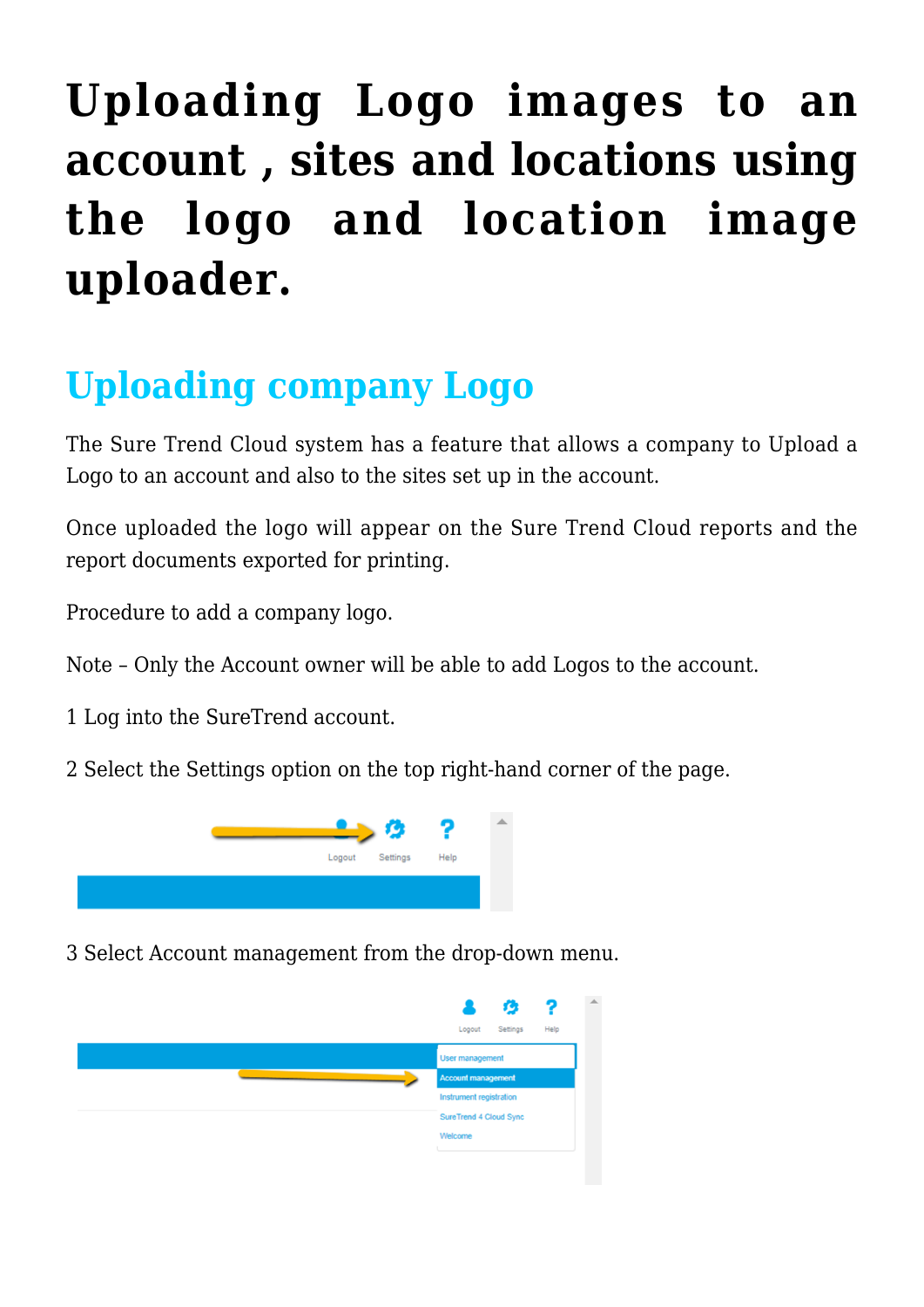### 4 Select the Upload image Icon.

| <b>Account Details</b> |                   |   |
|------------------------|-------------------|---|
| Company name:          | Gareth Hygiena    | 砼 |
| Email:                 | glang@hygiena.com |   |
| Phone:                 | 01234567          |   |
| Address:               | 3 Home address    |   |
| City:                  | Cardiff           |   |
| State:                 | <b>GLAM</b>       |   |
| Zip code:              | CF11 111          |   |

5 From Browse box that appears – select the company logo –

### **Note only .png / .jpg /.jpeg files can be uploaded. Image File sizes must be below 100 KB**

6 Once the picture file is selected click open .

|   | <b>A</b> moor him mark       | $L$ is a set $L$ and $L$ and $L$ and $L$ and $L$ and $L$ and $L$ and $L$ and $L$ and $L$ and $L$ and $L$ and $L$ and $L$ and $L$ and $L$ and $L$ and $L$ and $L$ and $L$ and $L$ and $L$ and $L$ and $L$ and $L$ and $L$ and |                 | Not think the thing of the theory of the state of the state of the state of the state of the state of the state of the |              |
|---|------------------------------|------------------------------------------------------------------------------------------------------------------------------------------------------------------------------------------------------------------------------|-----------------|------------------------------------------------------------------------------------------------------------------------|--------------|
|   | Green Tick-34.jpeg<br>×      | 01/05/2020 15:18                                                                                                                                                                                                             |                 | <b>JPEG File</b>                                                                                                       | $\checkmark$ |
| v |                              |                                                                                                                                                                                                                              |                 |                                                                                                                        |              |
|   |                              |                                                                                                                                                                                                                              |                 |                                                                                                                        |              |
|   | ile name: Green Tick-34.jpeg | $\checkmark$                                                                                                                                                                                                                 | All Files (*.*) |                                                                                                                        | $\checkmark$ |
|   |                              |                                                                                                                                                                                                                              | Open            | Cancel                                                                                                                 |              |

7 Check the Logo has uploaded.

| <b>Account Details</b> |                   |    |
|------------------------|-------------------|----|
| Company name:          | Gareth Hygiena    |    |
| Email:                 | glang@hygiena.com | 企血 |
| Phone:                 | 01234567          |    |
| Address:               | 3 Home address    |    |
| City:                  | Cardiff           |    |
| State:                 | <b>GLAM</b>       |    |
| Zip code:              | CF11 111          |    |

8 If an image needs to be deleted click on the Trash icon can to remove it from the account

## **Uploading Site Logo**

Once the company logo has been uploaded to the account, logos can be uploaded for the site(s) set up.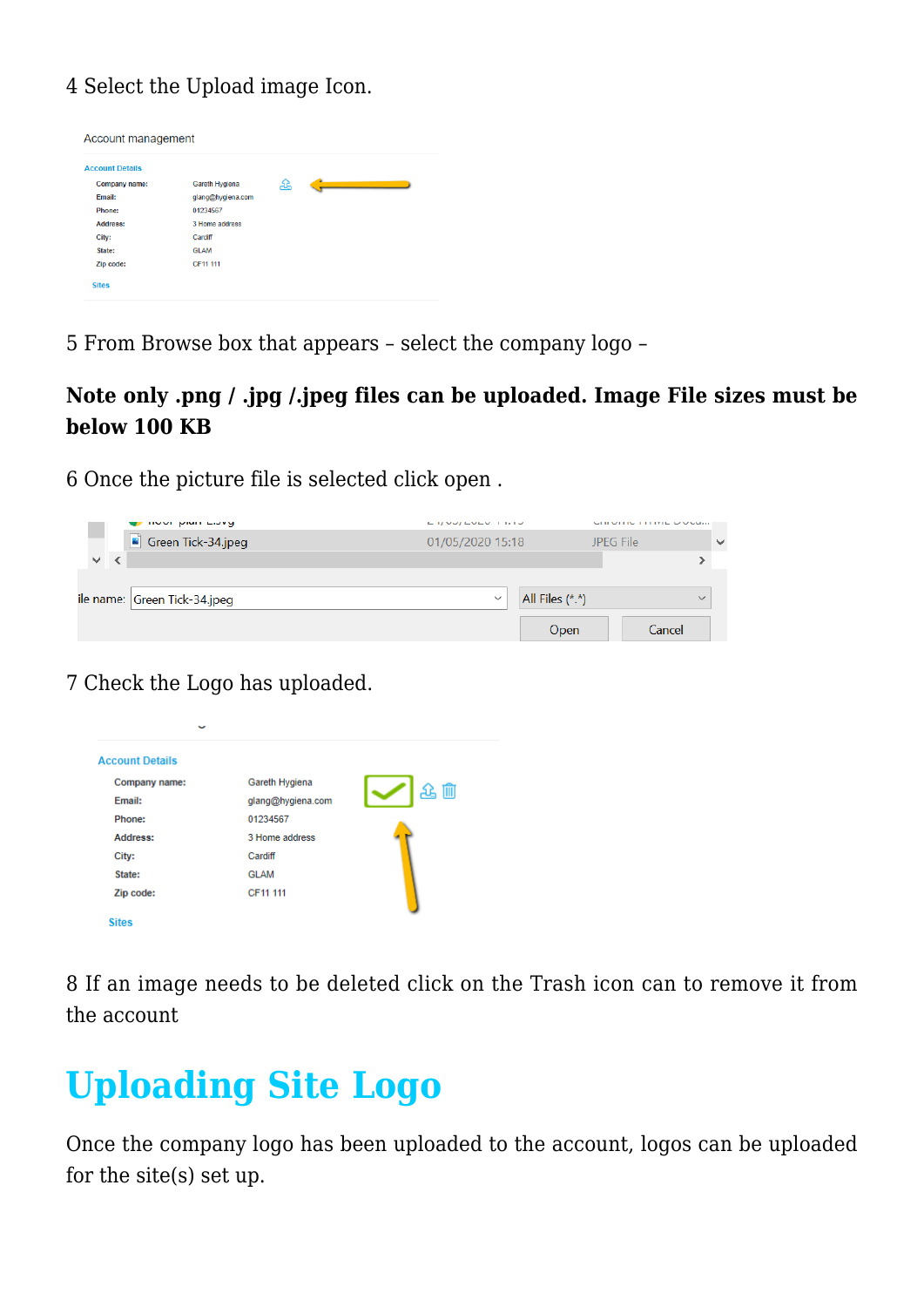From the account management page scroll down to the Sites tables.

1 Click on the upload image icon in the Logo column for the specific site.

|                      | $R$ Results<br>Reports<br>$\blacksquare$ Instrument |
|----------------------|-----------------------------------------------------|
| bunt management      |                                                     |
| <b>unt Details</b>   |                                                     |
| mpany name:<br>vail: | Gareth Hygiena<br>公面<br>glang@hygiena.com           |
| one:<br>dress:       | 01234567<br>3 Home address                          |
| y:                   | Cardiff                                             |
| step<br>» code:      | <b>GLAM</b><br>CF11 111                             |
|                      |                                                     |
|                      |                                                     |
|                      |                                                     |
| <b>is</b><br>Name    |                                                     |
|                      | London Bread Baking                                 |
| New Site             |                                                     |
|                      | <b>Guildford Bread Baking</b>                       |

#### 2 Using the browse box that appears to locate and select the logo.

|                                   | $\bullet$ noor plan marg      | $L$ is the second control of $L$ in the second control of $L$ |                   | Saturday to the terms of session |              |
|-----------------------------------|-------------------------------|---------------------------------------------------------------|-------------------|----------------------------------|--------------|
|                                   | Green Tick-34.jpeg            | 01/05/2020 15:18                                              |                   | JPEG File                        | $\checkmark$ |
| $\overline{\mathbf{C}}$<br>$\vee$ |                               |                                                               |                   |                                  |              |
|                                   |                               |                                                               |                   |                                  |              |
|                                   | ile name:  Green Tick-34.jpeg | $\checkmark$                                                  | All Files $(*.*)$ |                                  | $\checkmark$ |
|                                   |                               |                                                               | Open              | Cancel                           |              |

#### 3 Click on Open.

 $omains$ 

4 Check the Logo appears in the Logo column.

| Name                          | Logo | Active |
|-------------------------------|------|--------|
| <b>London Bread Baking</b>    | 企血   |        |
| <b>New Site</b>               | ᄮ    |        |
| <b>Guildford Bread Baking</b> |      |        |
| Cardiff Bread baking          |      |        |
| Domains <sup>1</sup>          |      |        |

5 Repeat for other sites in the account if required.

| Name                          | Logo                   |
|-------------------------------|------------------------|
| <b>London Bread Baking</b>    | $\sim$ $\frac{20}{20}$ |
| New Site                      | $\sim$ 20              |
| <b>Guildford Bread Baking</b> | $\sim$ $\frac{20}{20}$ |
| <b>Cardiff Bread baking</b>   | $\sim$ 20              |

Note – Different Logos can be uploaded for different sites.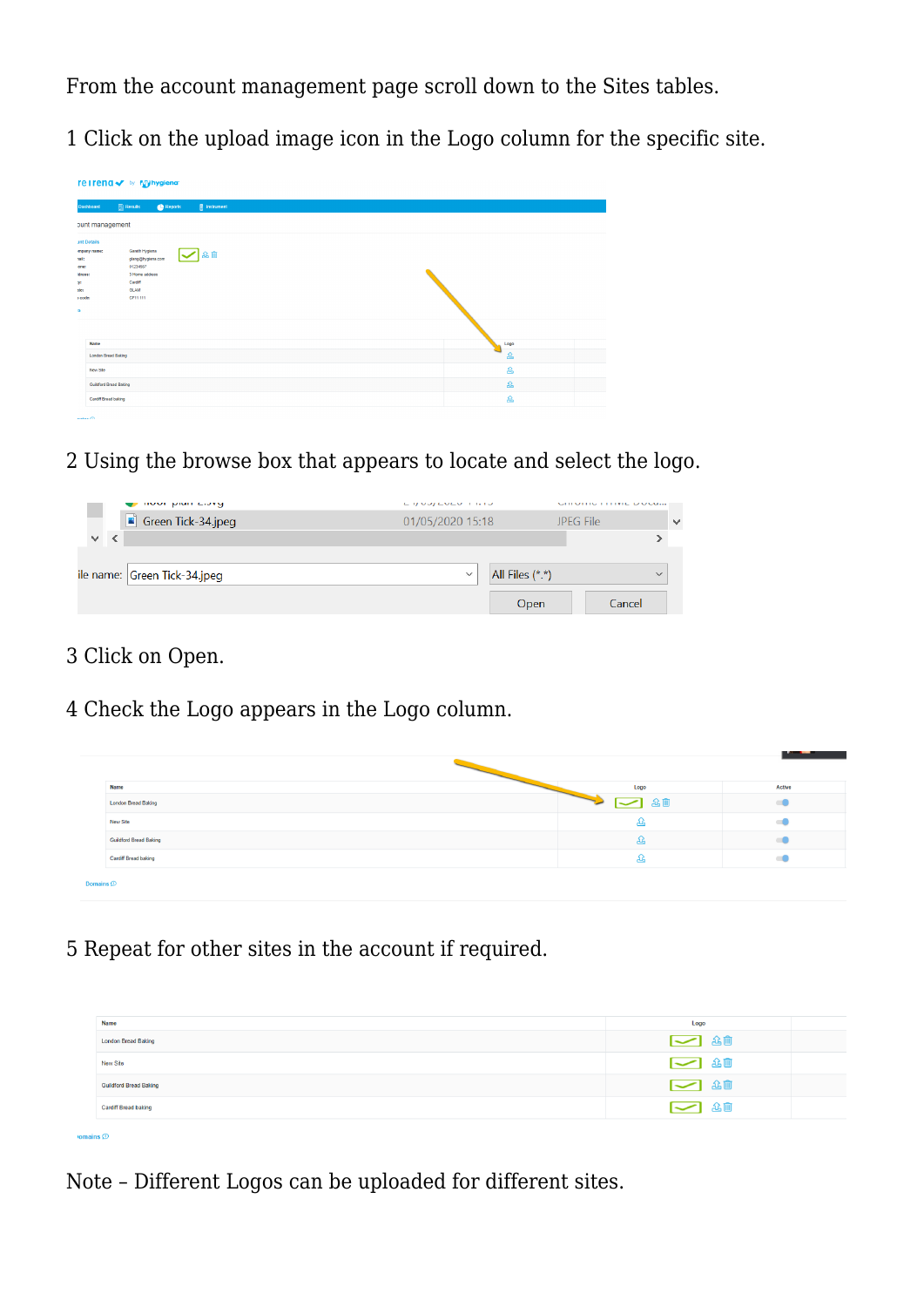#### Once uploaded the image will appear on reports that are generated



### **Uploading images to locations**

Sure Trend Cloud also has an option to Upload images for Locations. These would typically be images of the test areas that are being sampled. This can provide guidance for sampling and also as a training aid to new users of the system.

Procedure to add an image to a location.

- 1 Log into Sure Trend Cloud.
- 2 Select the Instrument Tab and Site where a location is saved or to be created.

| SureTrend by Mysiena |  |                     |                |                        |                                          |
|----------------------|--|---------------------|----------------|------------------------|------------------------------------------|
| A Dashboard          |  | $\boxed{5}$ Results | <b>Reports</b> | 目<br>Instrument        |                                          |
| <b>istruments</b>    |  |                     |                |                        |                                          |
|                      |  | Serial No           |                | <b>Instrument Name</b> | Calibration<br>$\blacktriangledown$ Site |
| ╱ 1                  |  | 33180               |                |                        | London Bread Baking                      |

3 Select the Location column and the location list will appear/create a new location if required.

4 Click on the Pencil icon to edit the location.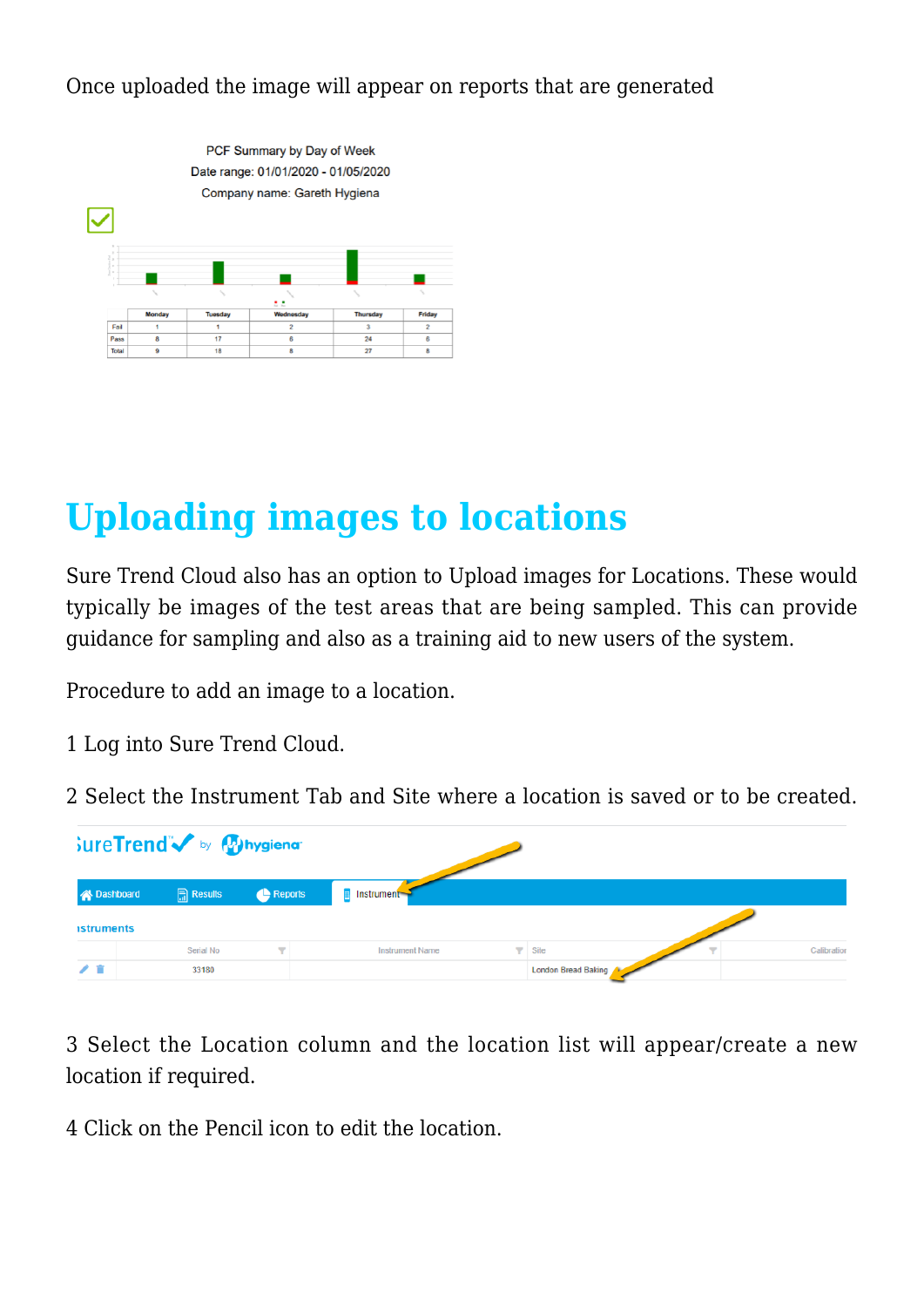| <b>nstruments</b>  |   |                                      |                         |                                    |       |                           |                            |                                        |                         |                         |                          |                                |
|--------------------|---|--------------------------------------|-------------------------|------------------------------------|-------|---------------------------|----------------------------|----------------------------------------|-------------------------|-------------------------|--------------------------|--------------------------------|
|                    |   | Serial No<br>$\overline{\mathbf{Y}}$ |                         | <b>Instrument Name</b>             |       | $\blacktriangledown$ Site |                            |                                        | $\overline{\mathbf{v}}$ |                         | <b>Calibration Check</b> | $\overline{\mathbf{v}}$        |
| / ≘                |   | 33180                                |                         |                                    |       |                           | <b>London Bread Baking</b> |                                        |                         |                         |                          |                                |
|                    |   | <b>Instrument Serial No: 33180</b>   |                         |                                    |       |                           |                            |                                        |                         |                         |                          |                                |
|                    |   | <b>Locations/Samples</b>             |                         |                                    | Plans |                           |                            |                                        | <b>Users</b>            |                         |                          |                                |
| <b>C</b> Locations |   | $+$ $+$ $+$<br>Samples               |                         |                                    |       |                           |                            |                                        |                         |                         |                          |                                |
| □                  |   | Location                             | $\overline{\mathbf{v}}$ | $\overline{\mathbf{y}}$<br>Exclude | Image |                           |                            | $\overline{\mathbf{r}}$<br>Device Name | Lower                   | $\overline{\mathbf{Y}}$ | Upper                    | $\overline{\mathbf{r}}$<br>Gro |
|                    |   | $\mathsf Q$                          |                         | (AII)<br>$\;$                      |       |                           | (AID)                      | $ Q$                                   |                         |                         | $\alpha$                 | (AII)                          |
| $\Box$             |   | Conveyor Belt 1                      |                         |                                    |       |                           |                            | UltraSnap                              | 30                      |                         | 80                       |                                |
| $\Box$             | v | Cooker 3                             |                         |                                    |       |                           |                            | UltraSnap                              | 20                      |                         | 60                       |                                |
| $\Box$             | v | Cutting Board                        |                         |                                    |       |                           |                            | UltraSnap                              | 20                      |                         | 60                       |                                |
| $\Box$             | v | Door Handle Low Risk prodution       |                         |                                    |       |                           |                            | UltraSnap                              | 50                      |                         | 100                      |                                |
| $\Box$             | v | Filling dispense heads               |                         |                                    |       |                           |                            | UltraSnap                              | 20                      |                         | 40                       |                                |
| $\Box$             | v | Filling head 1                       |                         |                                    |       |                           |                            | UltraSnap                              | 20                      |                         | 60                       |                                |
| $\Box$             | ∕ | Filling head 2                       |                         |                                    |       |                           |                            | UltraSnap                              | 20                      |                         | 60                       |                                |
| $\Box$             | ∕ | Filling head 3                       |                         |                                    |       |                           |                            | UltraSnap                              | 20                      |                         | 60                       |                                |

5 On the Edit menu box select the Upload image icon.

| <b>Edit Location</b> |                            |                          |              |           | $\times$ |
|----------------------|----------------------------|--------------------------|--------------|-----------|----------|
| Location Name:       | Conveyor Belt 1            |                          | Device Name: | UltraSnap |          |
| Lower:               | 30                         |                          | Upper:       | 80        |          |
| Instructions:        | Take sample middle of belt |                          | Zone:        |           |          |
| Group:               | Select                     | $\overline{\phantom{a}}$ | Surface:     | Select    |          |
| Line:                | Select                     |                          | Cleaner:     | Select    |          |
| Image:               | No Image                   |                          |              |           |          |
|                      | $\frac{1}{2}$              |                          |              |           |          |
|                      |                            |                          |              | Save      | Cancel   |

6 Browse and locate the image to be added and select open.



7 The image will appear in the edit menu.